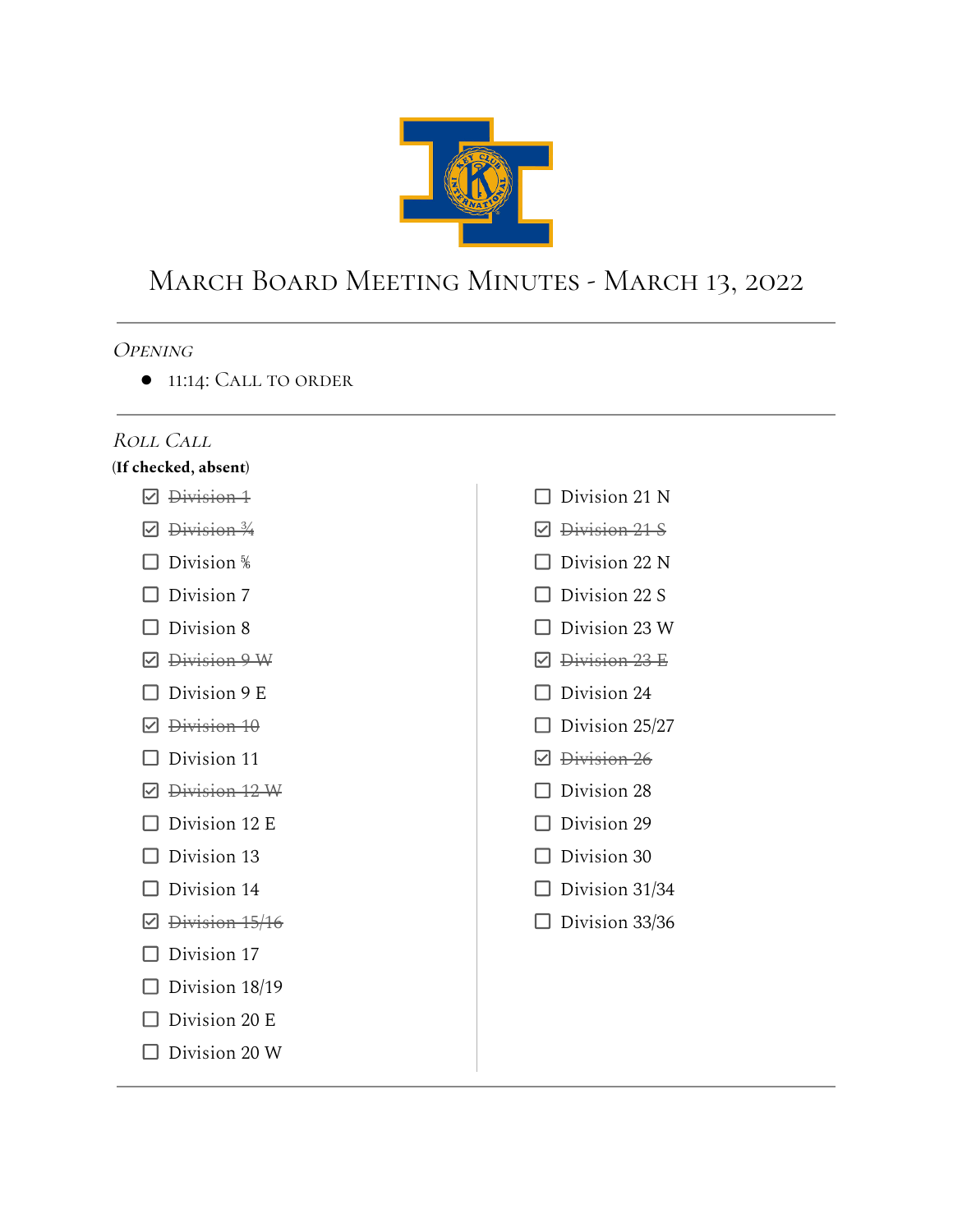# PAUL PALZOLO REMARKS - 11:17

- New Lieutenant Governor's submit paperwork, as soon as possible. PDF only, if sent electronically.
- International Convention Promotion
	- July 6th through the 12th
	- Washington DC
	- Valuable experience for all, and you will love it there.
	- \$995 for 4 people to a room
		- This includes airfare, rooming, monuments, etc.
		- For LTGs, there are stipends available.
		- Look at 1/3rd of the cost. Reach out to Kiwanis, Local Businesses.
		- Incoming Club Presidents, the FIRST 5. Have a \$100 stipend to go
- Key Club exists to make lives better, and board members exist to make lives better.
- Having an executive position makes your club(s), the best they can be
- Five Key Remarks
	- 1) Service
	- $\circ$  2) Fun!
		- Giving ideas, and making it fun!
	- 3) Marketing
		- Proclaiming presence within the school and community
	- 4) Leadership Development
	- 5) Kiwanis Family Involvement
		- Incorporating clubs within the Kiwanis Family
- Gentle Persistence
	- You can not just be "light" with a club when asking for a form, but you must be respectful and strong.
	- Utilize social media! Look at the clubs Instagram, Twitter, Facebook, etc.
	- Sometimes it might feel like you are communicating with air, but then there's a spark!
- There will be so many friends that you will make!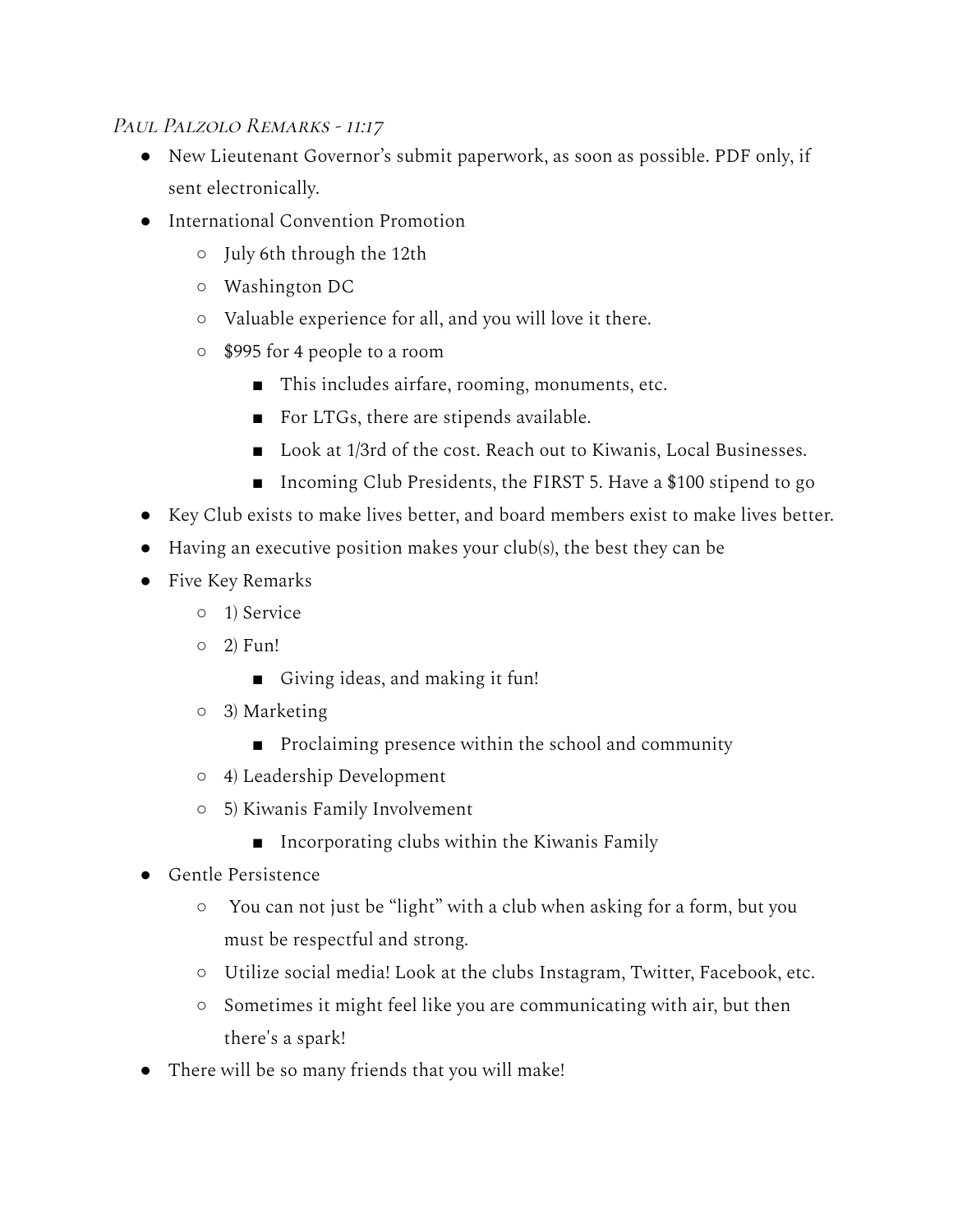○ Your work will get paid back tenfold with this because of the amazing experiences you will receive.

Yana Patel (II-KeyClub Governor 21-22) Remarks - 11:30

- Utilize your peers, LTGs, to help you within this role.
- This will help you learn to grow and make new friends.

PRIOR TO JUNE BOARD, ELLA MASTIN (GOVERNOR) - 11:35

- Remain professional at all events.
- You are bridging International and District to your clubs! Make sure to always keep the clubs up to date.
- Figure out what works best for your club/division
	- Email, Phone Call, Instagram, Zoom? How will you get the most success from these tools for each of your clubs. Remember, each club is different!
- Attend all District Events! Your attendance is crucial to your success.
- Use ALL of your resources! Adult Board, Exec Board, Int Trustees, and most importantly EACH OTHER!

# Club Officer Rosters, Emma DeBaene (Secretary) - 11:40

- Email Templates to help with Club Officer Roster submissions
- Spreadsheet to log communication will be coming out within the next couple of weeks for LTGs
- Utilize Social Media!
- Establish strong connections with your officers.

# Monthly Report Forms, Sage Raegan (Statistical Secretary) - 11:43

- MRFs are due on the 10th of every month
- Send email reminders on the 1st, 4th, and 6th.
- Always stay respectful, and have clear communication.

# Dues, Ella Mastin (Governor) - 11:40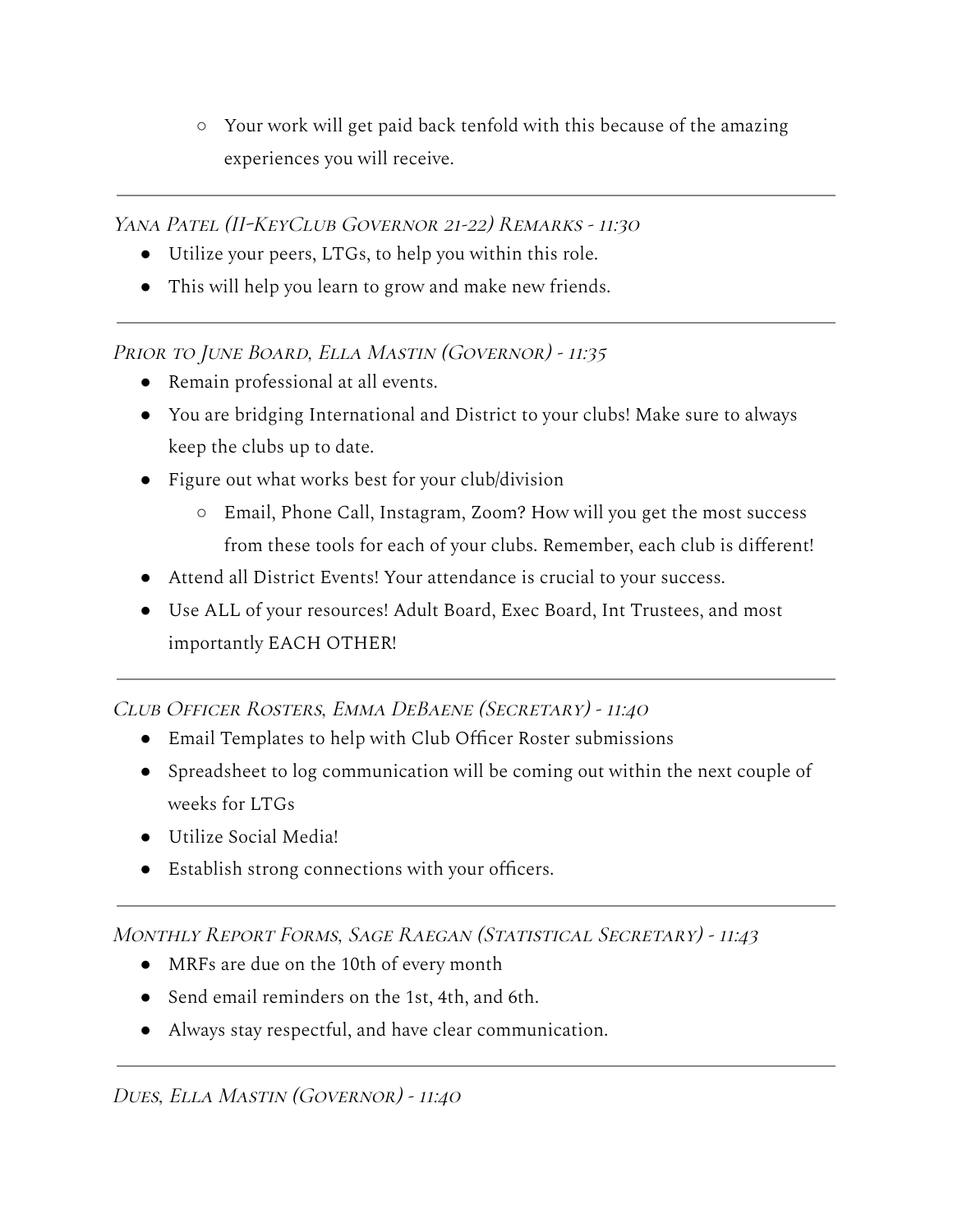- Check Dues report, what is your club missing?
- Get Dues in ASAP!
	- Calling is very effective!
	- No late fee this year!

# Communication, Ella Mastin (Governor) - 11:50

- Utilize Kiwanis Roster.
	- Call, Email, Text!
	- Don't call and contact over and over again. Make the connection very subtle, and *gently persistent!*
- Transition Reports
	- Focus on clubs who are struggling, to bring all clubs up to the same level of service
- Weekly Goals, and celebrate the tiny successes!
	- Weekly Updates, shout clubs out!

# Executive Remarks, (Executive & Adult Board) - 11:55

- Avi Gogineni, Treasurer
	- Utilize your resources, and don't feel overwhelmed!
- Riya Prasade, Bulletin Editor
	- Take your time to figure it out, and you will get it eventually.
- Mrs. Lewis, Adult Advisor
	- Ask questions, and make an impression on others!
	- Challenge yourself and grow
- Natasha Sheretha, International Trustee
	- Take your time, and soak up the memories.
	- Your peers will become your best friends!
- Emma DeBaene, Secretary
	- Be responsible, and considerate with your advisors. Allow them some grace with this crazy time of trying to fill positions.
- Sage Reagan, Statistical Secretary